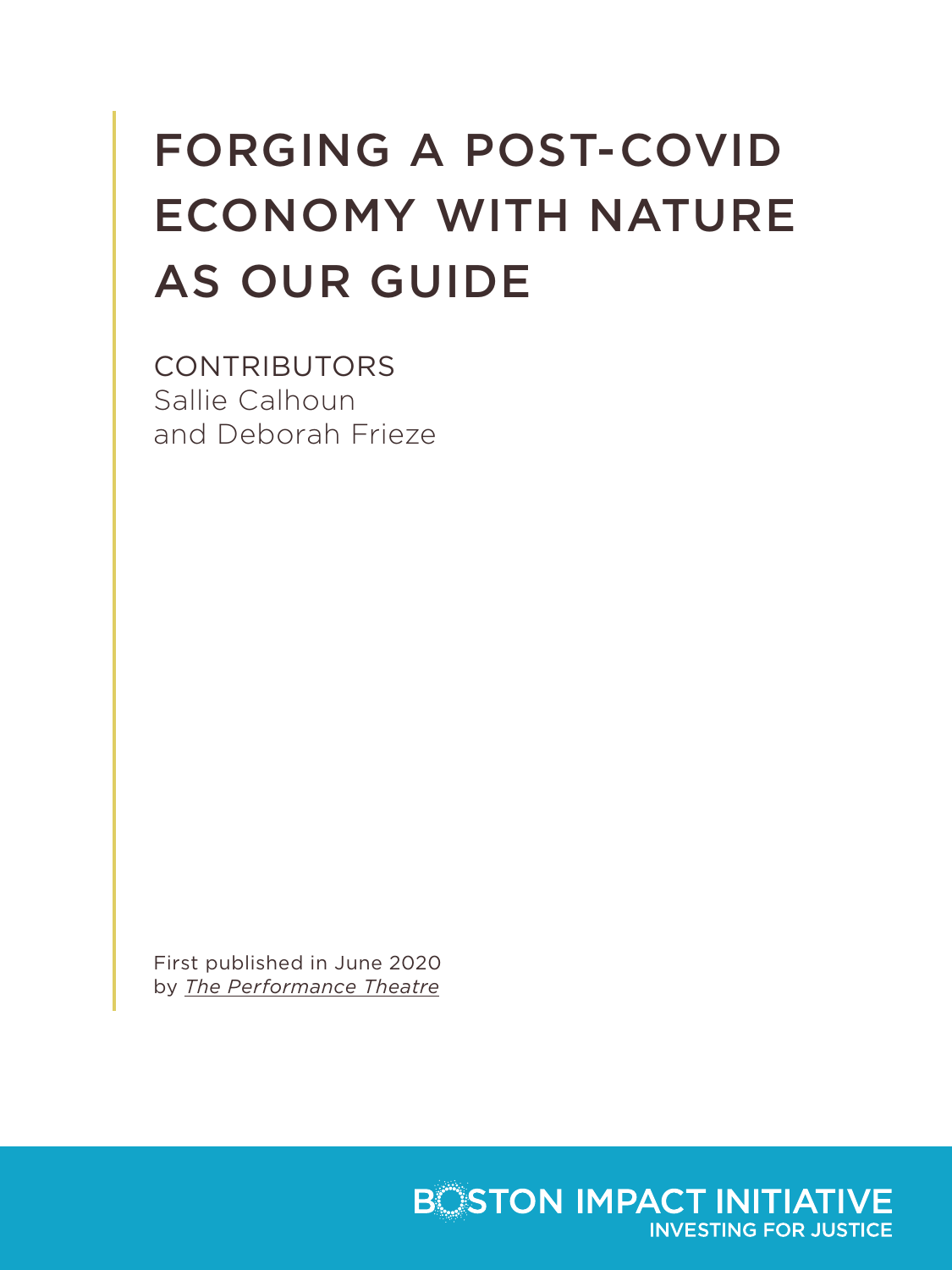### HOW DO WE KNOW WHEN A SYSTEM HAS FALLEN APART?

Historically, pandemics have forced humans to break with the past and imagine their world anew. This one is no different. It is a portal, a gateway between one world and the next. We can choose to walk through it, dragging the carcasses of our prejudice and hatred, our avarice, our data banks and dead ideas, our dead rivers and smoky skies behind us. Or we can walk through lightly, with little luggage, ready to imagine another world. And ready to fight for it."

> —Arundhati Roy *[The Pandemic is a Portal](https://www.ft.com/content/10d8f5e8-74eb-11ea-95fe-fcd274e920ca)*

Those who study complex, adaptive systems tell us that a chaos cycle gets triggered by changes in the environment that force the system to abandon its old ways and respond to the new. In her book, *[Who Do We Choose to Be](https://margaretwheatley.com/books-products/books/who-do-we-choose-to-be/)*, Margaret Wheatley describes the rise and fall of civilizations, including those moments that portend the system's transformation. "Everything that held it together—its beliefs, meanings and structures—no longer work now that the environment has changed," she writes. "As the system descends into chaos, it reaches a bifurcation point where it has two choices: Either it can reorganize using new beliefs and structures that work well in the changed environment. Or it can insist on the old ways, fail to reorganize itself and die."

The chaos generated by COVID-19 is shining a light on the underlying order of our global economic and social systems, revealing the fragility and endemic inequality that says only some of us are worth saving. In today's systems, resources accumulate in the hands of the few at the expense of the many. Most financial growth is speculation and bears little relation to the real wealth of the planet. The communities from which wealth has been extracted can no longer produce the goods and services they need because their natural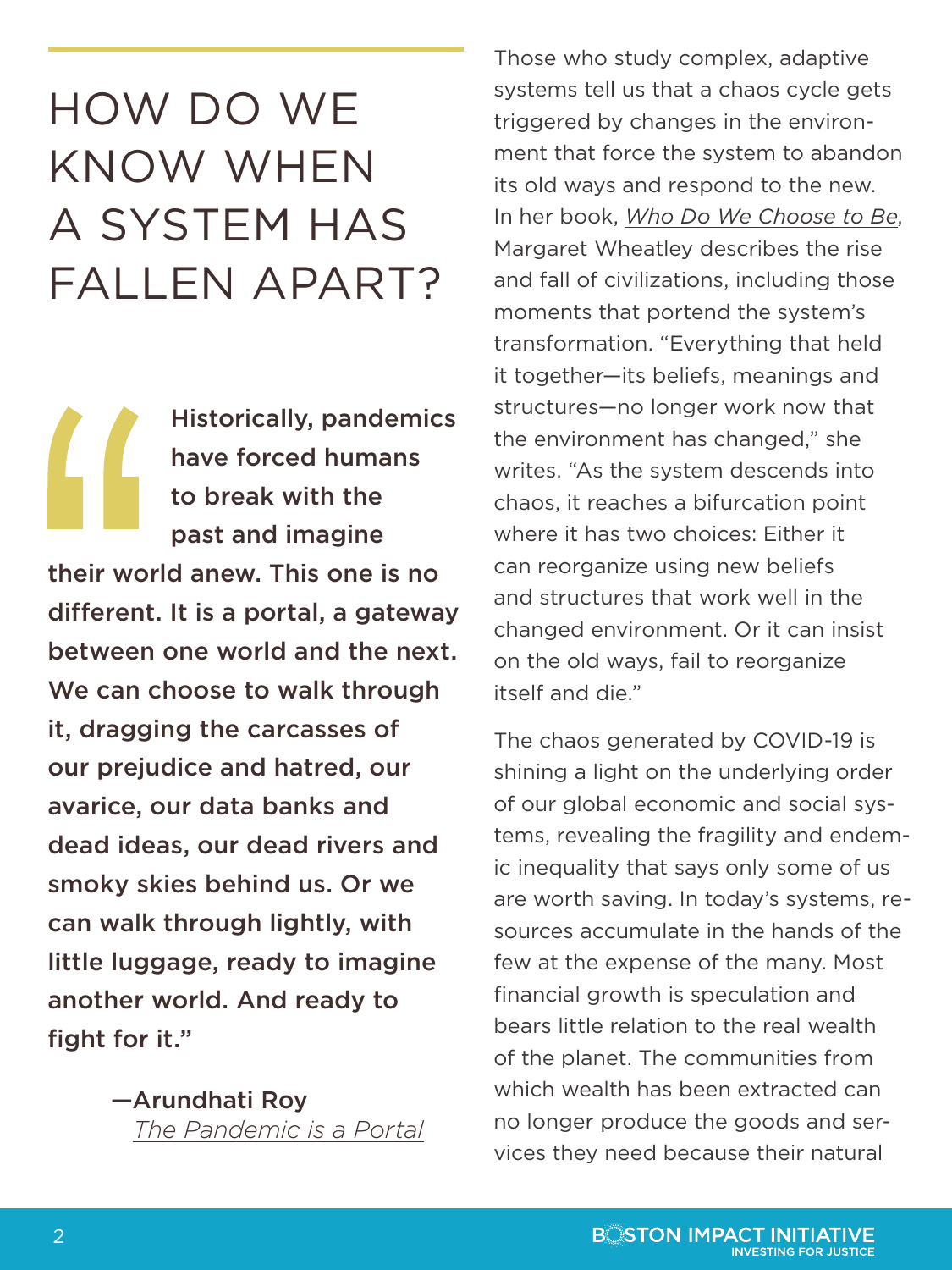and human capital has been diminished. With the onset of COVID-19, the ever-widening gap in our global culture between the Haves and Have-Nots has suddenly become a yawning chasm absorbing a landslide of the world's poor.

For many of us, it's becoming apparent that we can't simply grow our way out of this mess. We can't donate or stimulate or triage our way out of it. Perhaps we've come to that moment when dragging an economic system modelled on infinite growth, accumulation and dominion over nature through the pandemic portal is more likely to kill us than the pandemic itself.

This is our bifurcation moment.

There are those who will respond by doubling down on our existing system, advancing a kind of [surveillance capi](https://www.theguardian.com/technology/2019/jan/20/shoshana-zuboff-age-of-surveillance-capitalism-google-facebook)[talism](https://www.theguardian.com/technology/2019/jan/20/shoshana-zuboff-age-of-surveillance-capitalism-google-facebook) in which governments tear down civil liberties and human rights while protecting banks and billionaires. And then there are those of us who are willing to trailblaze a new path, to forge a new social contract that includes all of us, equally.

To do that, we are profoundly in need of a guide—something that can orient us, point us toward true north, give us the capacity to wander through uncharted territory without succumbing

to fear or retreating to the safety of familiar ground. The kind of guide we need is one that has responded and adapted to systems collapse time and again for 3.8 billion years. That guide is Nature herself.

# JUST ASK NATURE

The term biomimicry was popularized by scientist Janine Benyus in her 1997 book, Biomimicry: Innovation Inspired by Nature. It is the practice of taking inspiration from nature's designs and processes to solve human problems. Its goal, according to the [Biomimicry](https://biomimicry.org/)  [Institute](https://biomimicry.org/), is to create products, processes and policies—new ways of living—that solve our greatest design challenges. If you want to design a strong but elastic fiber, study spider silk. If you want to manage building ventilation, study honeycomb. If you want to understand inclusive resource allocation in a community, study the way trees, fungi and soil interact in a forest.

Nature operates with principles rather than plans. These principles are expressed through her capacity to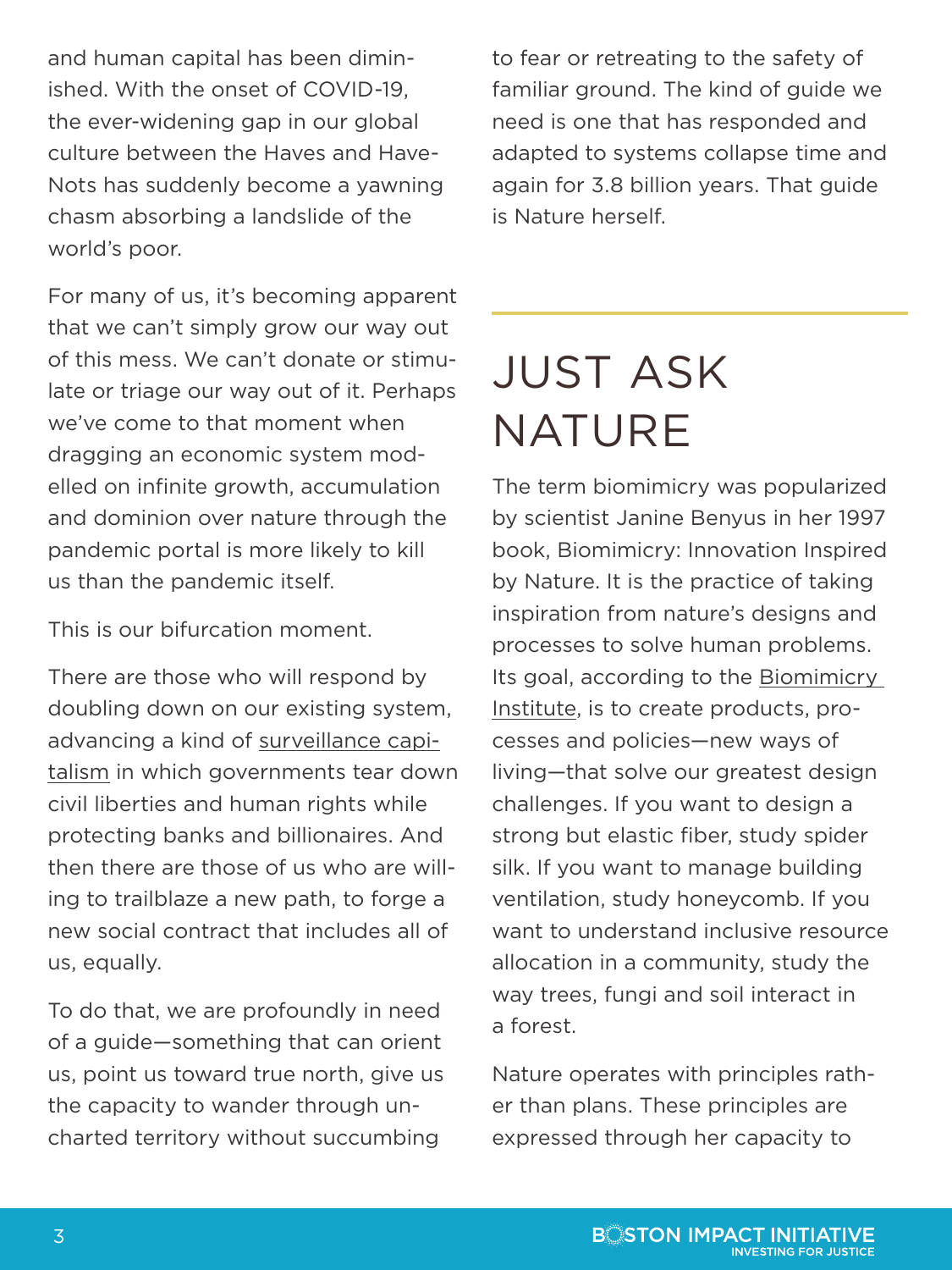continuously adapt to changing conditions, no matter how unpredictable, widespread or complex. Learning and adapting to change is, in fact, the nature of life. By observing Nature's principles in action and applying them to our ferocious design challenge of regenerating our economy, we may learn how to imagine another world.

**Part I of this paper is an invitation to step into the future, to get a glimpse of how our organizations would behave under a social contract that values everyone equally—whether or not our governments come alongside. We begin by applying each natural principle to our own organizations. Part II will address the pathway of remediation, practices that enable us to travel from where we are today to this imagined future.**

## PRINCIPLE #1: NATURE REDISTRIBUTES RESOURCES

In southern New England, where one of us authors lives, mature hardwood forests are made up predominantly of oak, maple, white pine, hemlock and birch trees. The oak tree, the king of the forest, sends its roots as much as 15 to 20 feet down and brings up water that it shares with other plants in the forest. With its magnificent canopy, it intercepts sunlight and produces carbon to feed soil microbiology.

The oak tree isn't out for itself; it's out for the forest. The oak tree doesn't go, "Mine, mine, mine" when it pulls up water or distribute it only to its pet plants. It releases water into the ecosystem, allowing a plurality of species to thrive, exchange nutrients and protect one another from pathogens. It has access to resources that most of the plants in the forest don't, and its job is to anchor and feed the rest of the forest. An oak tree that has hoarded its resources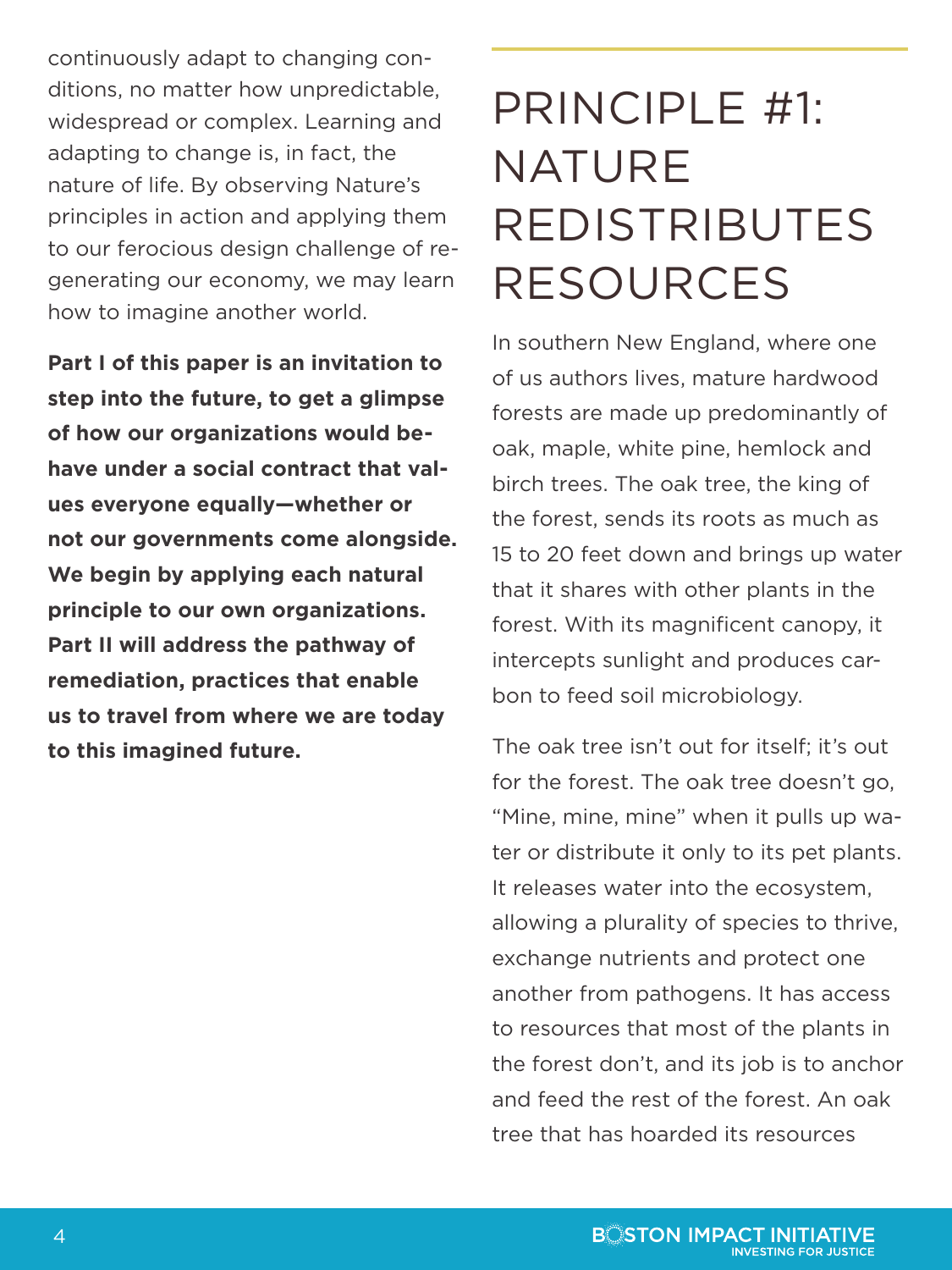

would soon find itself standing on bare ground and would not survive.

In nature, resources often flow to where they're needed most. Imagine a world in which big banks, global corporations and the one percent functioned like oak trees, serving as an integral part of the community, redistributing financial capital to support productive capacity throughout the entire system.

In most countries today, government is playing the lead role as we pass through the first and most urgent phase of pandemic recovery. The rapid infusion of stimulus money into our economies could have created an opportunity to rebalance the system's resilience by ensuring all parts of the economy gained equitable access. Unfortunately, in the U.S., once again big corporations and banks have claimed the lion's share of stimulus money (see the [Billionaires Bonanza](https://ips-dc.org/billionaire-bonanza-2020/)  [report on pandemic profiteering](https://ips-dc.org/billionaire-bonanza-2020/)) while small businesses close down, millions of workers lose their jobs and black and brown populations die at alarming rates.

This is what it looks like when a system insists on its old ways and fails to reorganize itself, as Meg Wheatley teaches. If we want to create something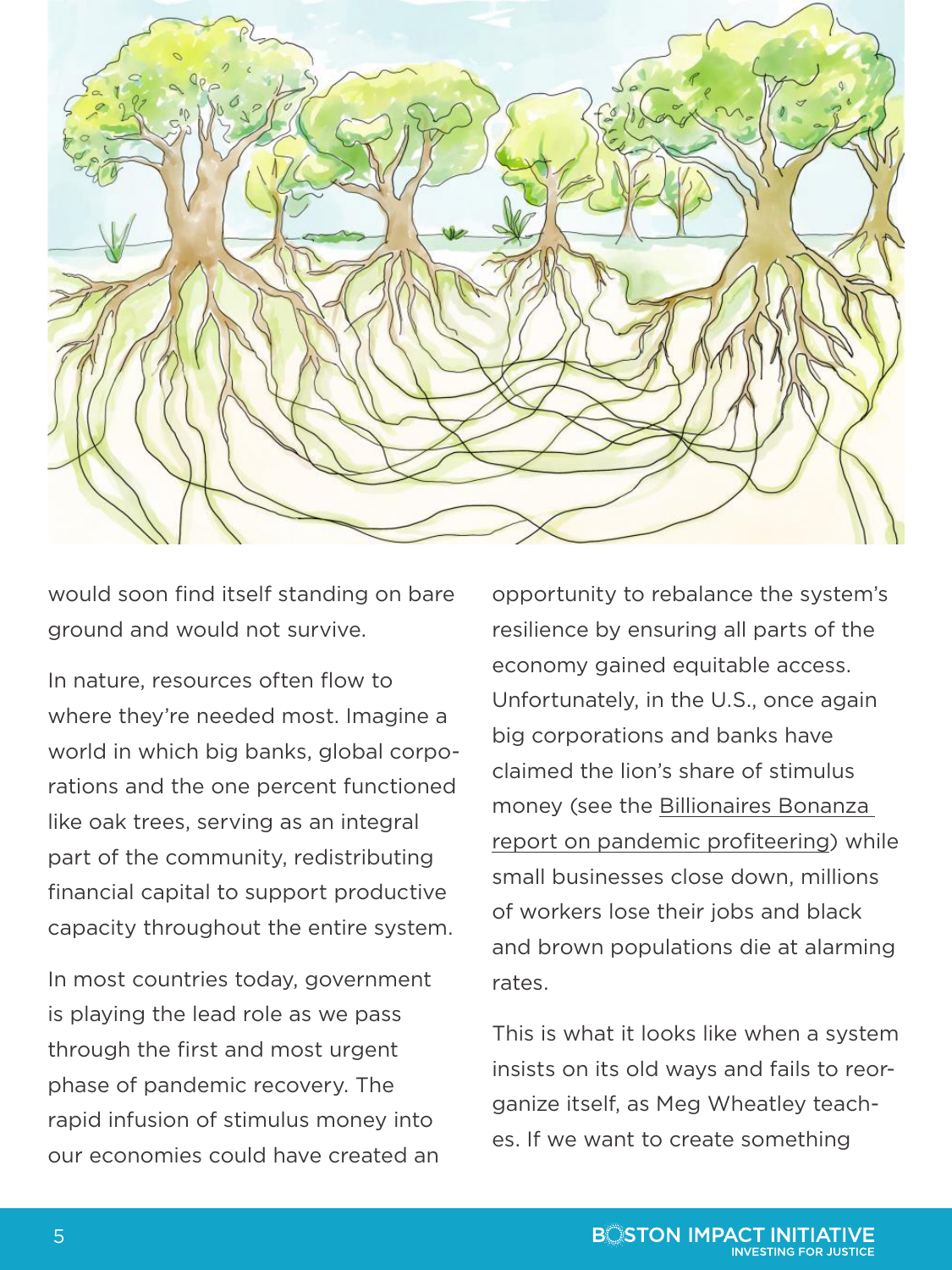different, first we need to know where we're going, then we need to figure out how we're going to get there.

If we were to operate in alignment with the principle, Nature redistributes resources, then here are some of the indicators we can expect to change.

### **COMPENSATION RATIO**

Compensation ratios can be used to compare the salaries of the highest and lowest paid workers or highest paid men to highest paid women. In the United States, CEO pay averages [278](https://www.epi.org/publication/ceo-compensation-2018/) [to-1](https://www.epi.org/publication/ceo-compensation-2018/) over typical workers. (The highest recorded CEO pay ratio is [5,908-to-1.](https://corpgov.law.harvard.edu/2018/05/31/ceo-pay-ratio-a-deep-data-dive/)) Back in 1965, that ratio was only 20 to-1 and even as recently as 1989, was 58-to-1. An organization that applies Nature's principle of redistributing resources would see its compensation ratio be restored to at least 1980s levels.

#### **PROFIT MARGIN**

Conventionally, enterprises seek to buy low and sell high in order to maximize profit margins. That may work well enough in times of abundance. But when the system is stretched, looking after our own self-interest at the expense of those around us will prove costly. An oak tree will survive drought, storms and other climate disruptions far better when it's in the forest than alone on a hillside. Healthy ecosystems arise from cooperation; they are destroyed by overzealous predators and invasive species. An organization operating in alignment with this principle of redistribution would recognize its interdependence with its suppliers and customers. It might choose to pay its suppliers more and charge its customers less. Yes, short-term profit margins will go down and growth may slow, but the resilience of the system—its capacity to absorb shocks and maintain its integrity—will increase. All parts of the economic ecosystem would be in mutually beneficial relationships.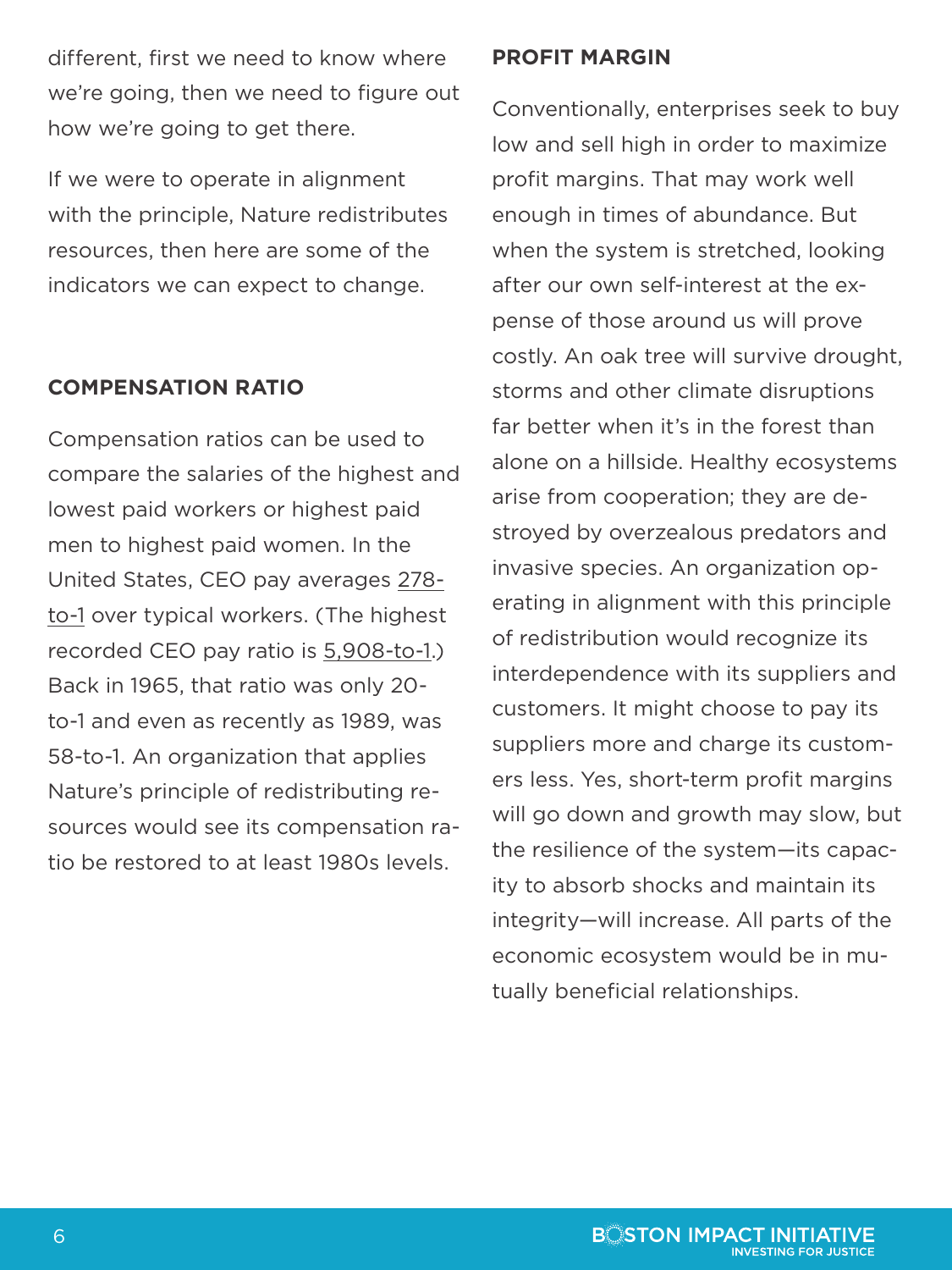### PRINCIPLE #2: NATURE INVESTS IN THE WHOLE ECOSYSTEM

It turns out that virtually all land plants in the world are connected by a fungal network. These invisible underground networks either enter or wrap around the roots of the plants to distribute water, carbon, nitrogen and other nutrients and minerals throughout the forest. Carbon atoms (marked by researchers for tracking purposes) photosynthesized by a tree in one part of the forest have been found up to a quarter mile away.

The fungal web also serves as an information superhighway (giving rise to the nickname, the Wood Wide Web), helping plants prepare themselves to conserve water in response to drought or to collectively ward off invasive species by spreading toxic nutrients. Again, the oak tree's access to this distributed intelligence benefits the entire ecosystem. It has been observed that when the climate is changing and the

oak tree no longer occupies a place conducive to its growth, it invests its remaining resources throughout the fungal network to keep the forest living even as it dies. Put another way, no oak tree is too big to fail.

In conventional finance, the goal of investors is to find the single best enterprise they can and support it in crushing the competition so they can extract financial value. They are completely unaware of and unconcerned with the invisible web of life that allowed this company to thrive: the laborers in the supply chain, the resources extracted from the planet during production, the competitors whose jobs they've wiped out. They put all their resources into the winners, losers be damned.

What would it look like for us as leaders to become fungal-friendly?

To acknowledge, invest in and support the extraordinary and often invisible efforts of the less eye-catching initiatives among us? For they, too, are an essential part of a thriving ecosystem. In her book [Owning Our Future,](https://marjoriekelly.org/books/owning-our-future/) Marjorie Kelly writes, "We can no longer participate in the myth that investing is about 'looking for deals.'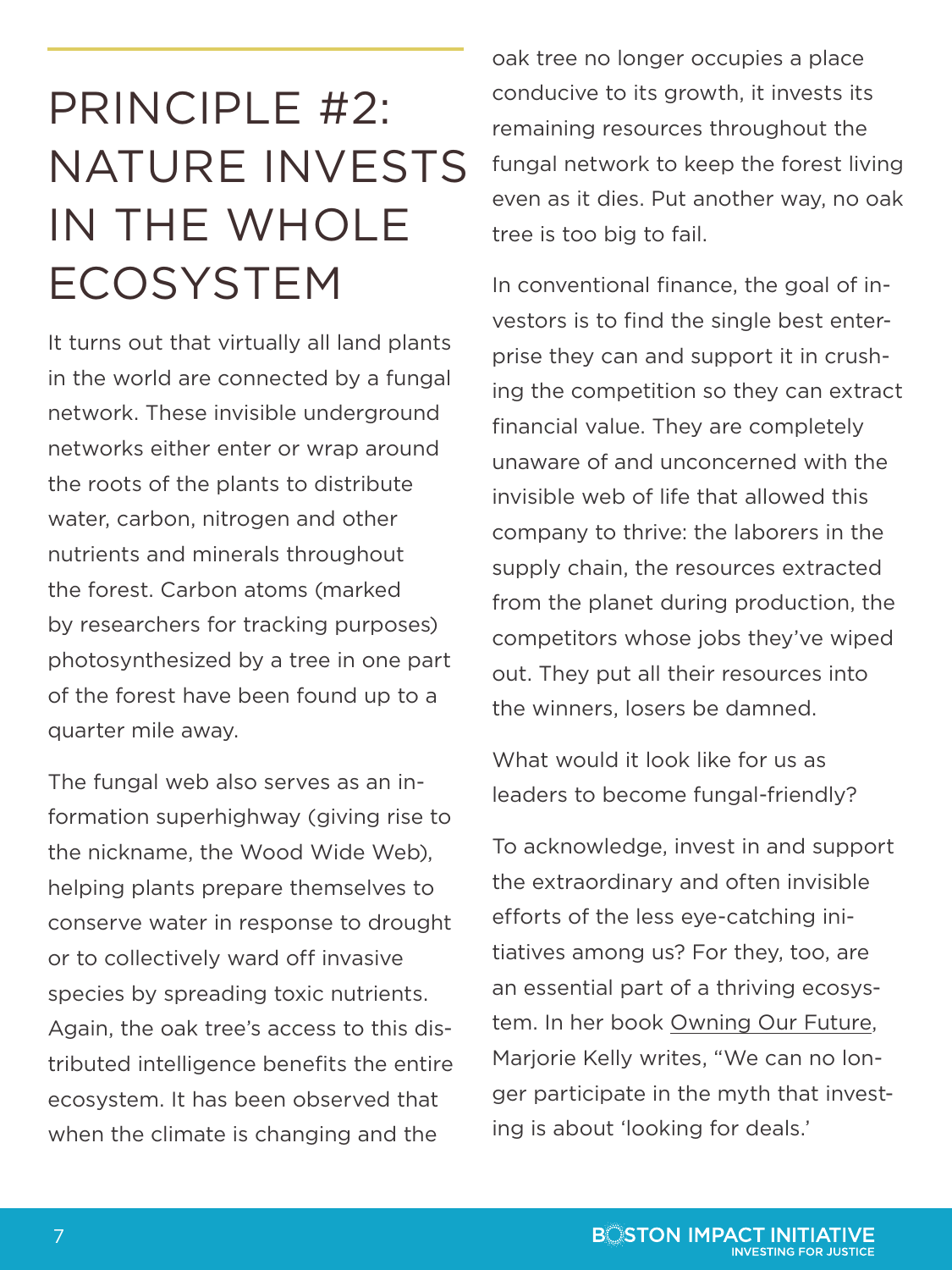The industrial worldview looks at investing as a product. The systems worldview asks, 'Who else is here?'" And to that, we authors add, an ecological worldview asks, "How is everyone doing?" As organizational leaders, we need to recognize our place in a complex and interdependent ecosystem of relationships.

### **LABOR ACCOUNTING**

Despite how often companies proclaim their workers as their greatest asset, labor generally lives on the liability side of the balance sheet. While companies are required to make detailed accounting disclosures about executive compensation, there is little to no reporting on how they treat the rest of their human capital. In our current economic system, the most vulnerable people, those already bearing the most risk, are the least valued; they are expendable, replaceable and the first to bear the burden of structural failure, as we've witnessed in the inequitable distribution of harm conferred by the biologically impartial coronavirus.

[Moving labor to the asset side of the](https://hbr.org/2019/10/the-problem-with-accounting-for-employees-as-costs-instead-of-assets)  [balance sheet](https://hbr.org/2019/10/the-problem-with-accounting-for-employees-as-costs-instead-of-assets) is an indicator that the corporation acknowledges its interdependence: that its ability to survive and thrive depends upon the well-being of the whole community.

In other words, the health of the whole depends on the health of the parts. With labor viewed as an asset, the corporation would increase wages, expand training, strengthen workplace safety, provide paid leave and top up retirement plans.

### **ALLIES AND ENEMIES**

Despite the abundance of war metaphors, business is not a zero-sum game. More often than not, one company's innovation creates value for many. But as in war, most corporations break the world up into two sides: These are the good guys, my allies and partners with whom I collaborate; those are the bad guys, my enemies and competitors whom I seek to neutralize and defeat. Who in our ecosystem do we consider an enemy? Is it the unions? Government regulators? Large-scale competitors? Small, agile newcomers?

An indicator that an organization is operating in alignment with this natural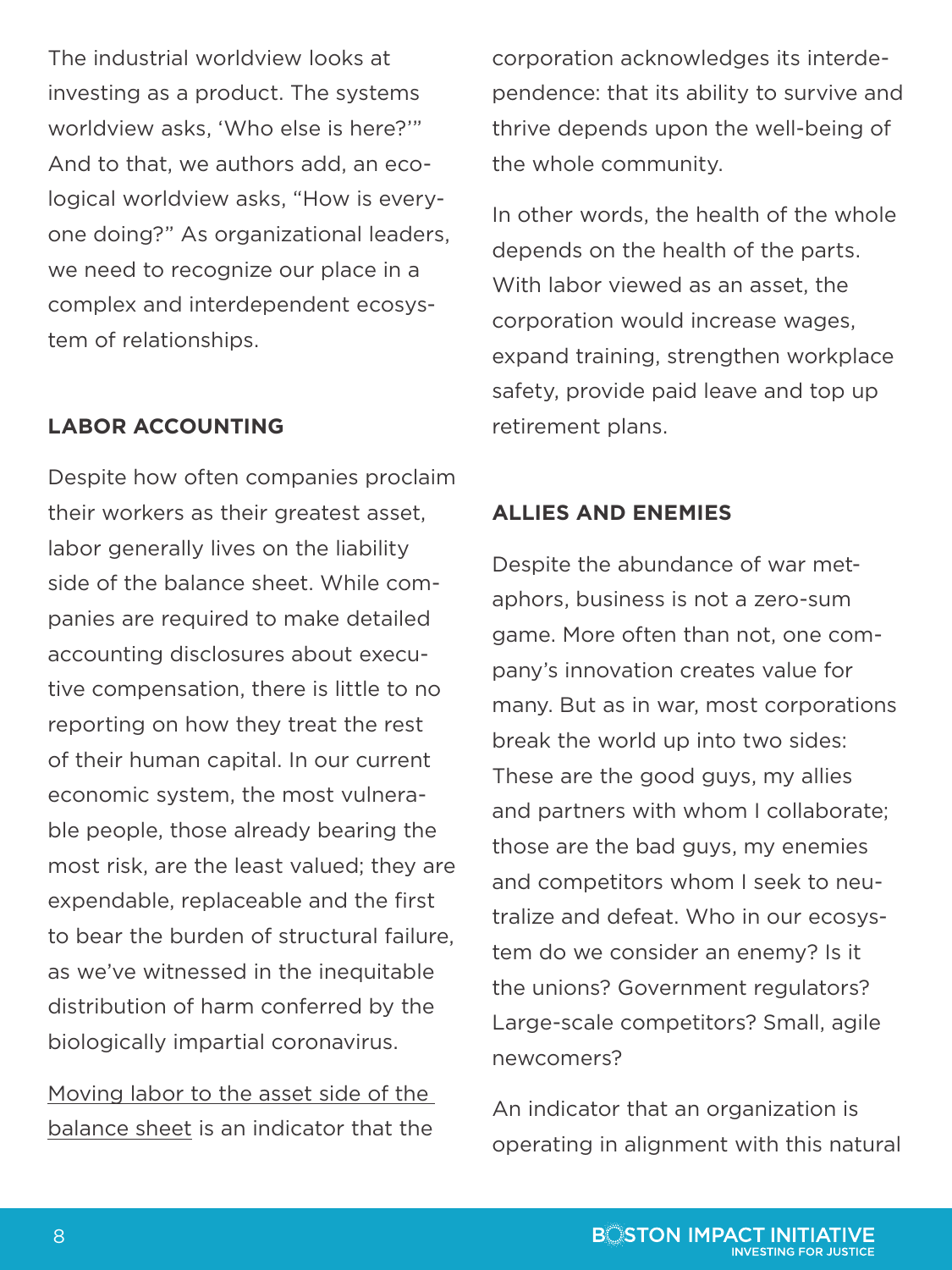principle is that it considers everyone a prospective partner in sustaining the ecosystem's well-being. We would see organizations partnering with unions to help shape the long-term resilience of the workforce, with regulators to co-create policies that maintain ecological and community health, with competitors to up-level the sector's performance, with newcomers to advance innovation.

## PRINCIPLE #3: NATURE THRIVES ON BIODIVERSITY

No matter where we look, we'll find some organism taking advantage of every resource, in every niche, in every environment. Nature abhors a monoculture. There are no forests uniquely made up of oak trees. And yet, we spend billions of dollars on chemicals designed to fight this compulsion of nature. Our conventional approach to agriculture, for example, deploys toxic

fertilizer and pesticides and destroys soil microbiology, leaving the world with less than 60 years of topsoil remaining. But despite our money, our chemicals and our genetic engineering—every effort we make to impose control—nature appears to outsmart us every time. Nature's resilience arises from the capacity of diverse organisms to self-organize and cooperate.

Healthy soil is teeming with billions of bacteria, fungi and other microbes that form a vital ecosystem that feeds and sustains all plants, animals and humans. No one is organizing, controlling or dictating microbial behavior. The brilliance of natural systems is their capacity to process information and adapt with a fit response. Working with rather than against nature means giving up on the idea of mastering our own species' diversity through centralizing control and taming divergence.

Here are some indicators that organizations are operating in alignment with this natural principle.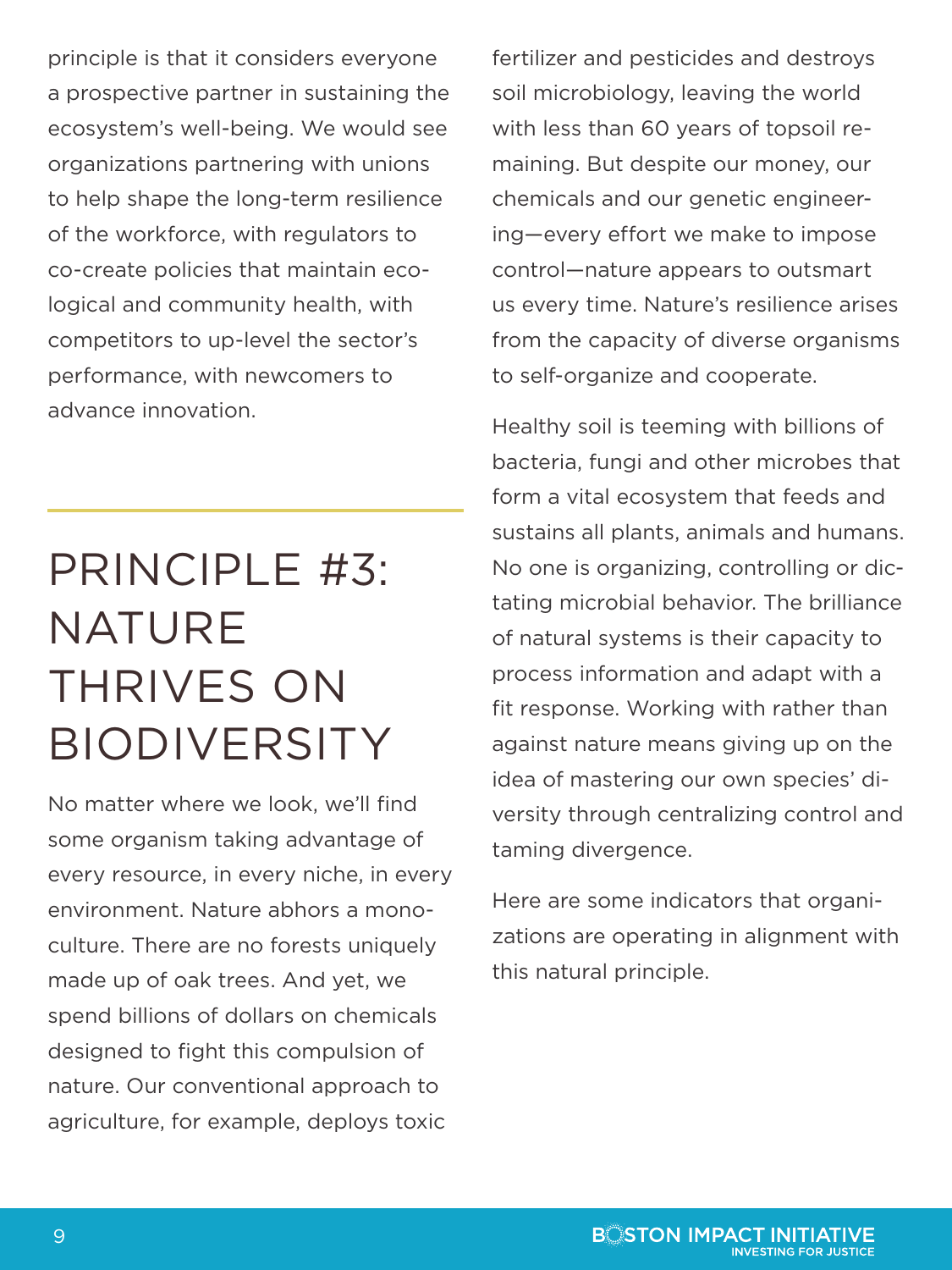

### **DIVERSITY, EQUITY AND INCLUSION**

This may sound counterintuitive, but one indicator that an organization has fully embraced the rich intellectual and cultural diversity our species has to offer is that its DEI efforts would no longer exist. The reason so many companies have to spend so much time and money trying to recruit, promote and retain women and people of color is because they have historically functioned like monocultures. Recruiting diverse talent may not be sufficient to break up homogeneity, especially if people are asked to conform to the existing culture.

Enterprises that embrace gender, racial and ethnic diversity [increasingly out](https://www.weforum.org/agenda/2019/04/business-case-for-diversity-in-the-workplace/)[perform their more traditional peers](https://www.weforum.org/agenda/2019/04/business-case-for-diversity-in-the-workplace/). But diversity isn't a performance strategy; it's a condition that enables all life to thrive.

### **GOVERNANCE**

Conventional wisdom holds that to create order out of chaos, we need to impose control. That's why most organizations are built in layers of hierarchy with fewer and more powerful voices toward the top. The presumption is that the people at the top know more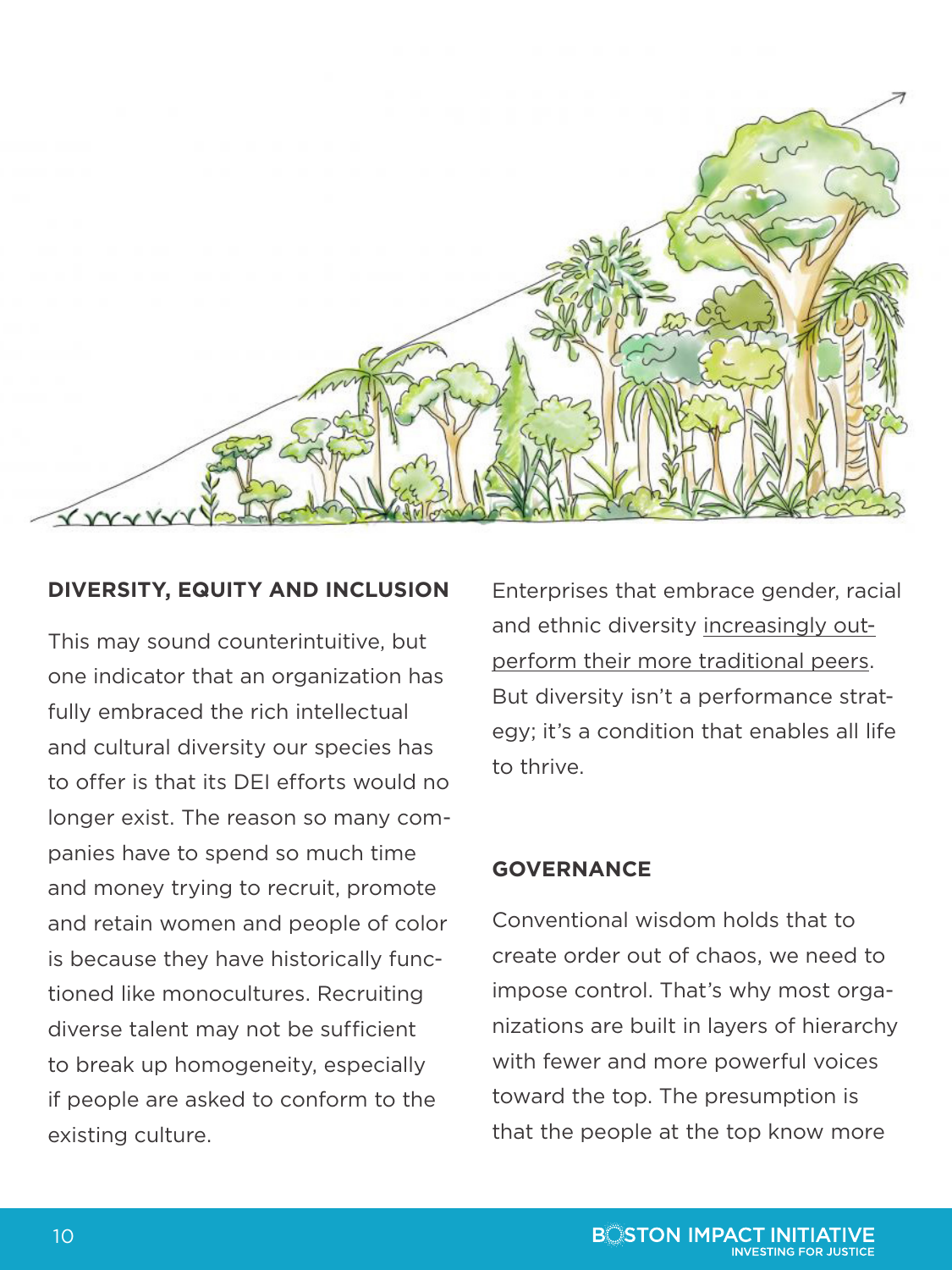than the people on the bottom and therefore are best positioned to make decisions on behalf of the whole. But Nature has a different strategy for creating order, which is through self-organization. Organisms act in accordance with simple rules that govern their behavior, relying on feedback loops to adjust their behavior in response to changing conditions.

Indicators that an organization is behaving in alignment with this principle is that there are fewer layers of hierarchy, decisions are broadly distributed, and information flows rapidly and transparently throughout the system so participants can choose for themselves how best to adapt.

#### **WHERE DO WE GO FROM HERE?**

These indicators point to an economic system that is organized around the values of interdependence, cooperation and resilience, and operates within the resource limits of a finite planet. That system may seem a long way off from where we are today. But as we collectively stand at this bifurcation point, the whole world holding its breath to find out which path lies ahead, we have to stop long enough to choose where we want to go before we design how we're going to get there.

When confronted with that choice, we can start by asking one simple question: What would Nature do?